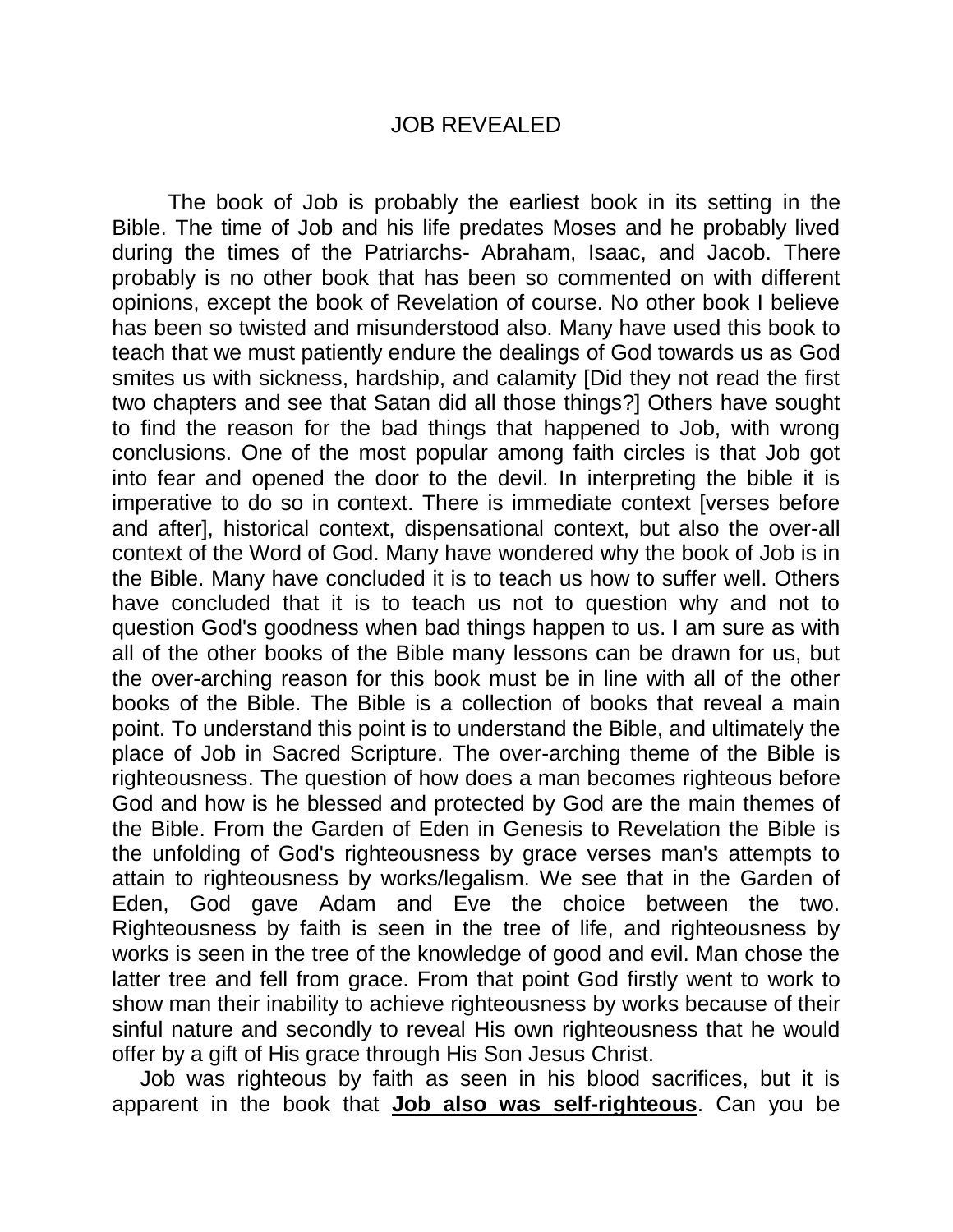righteous and self-righteous at the same time? You bet ya! It happens all the time in the church. This is true of more Christians than not! A Christian can get saved by faith [therefore being justified and made righteous], but then turn to performance to earn God's blessings and protection after they are saved. More Christians than not think God responds to them after they are saved by their performance and obedience instead of what Jesus did for them. They are righteous, but also very unrighteous in their beliefs after salvation. They are saved, but they fail to experience blessings because they think they earn them. This is really what the Job is all about. Christians today can learn a lot from Job, a man that was saved by **VERY RELIGIOUS!** The problem with Job was not a lack of doing the "right" things, but trusting in the wrong person to experience the blessings of Godhimself! We will see in the book of Job that Job's suffering brought out his theology like nothing else could. Mark this down. Your theology [what you believe] comes out the clearest and loudest in trials and when you are suffering. What you really believe is both heard out of your lips and by your actions. What we hear come out of Job mouth reveals Job's theology and beliefs. Job's friends came to comfort him, but soon we also hear their theology. We discover that Job and his three friends all basically had the same theology. This theology boiled down is that if you do the right things God will bless you and if you fail to do those right things or do the wrong things then He will curse you. Job's friends judged Job from their theological framework and came out with the verdict that Job had done many wrong things and committed many evils and just was not "fessing up to them. They believed Job was just reaping from God what he had sowed! Job knew full well he had done all the "right things", so the only conclusion he could come up with under his theological framework was that God was the one who was doing wrong to him! Job knew he had done all the right things outwardly and no one could convince him or show him one action he had done wrong. Since he felt his actions were righteous, then he believed he was righteous before God by his performance and did not deserve any of the bad things that were happening to him. He felt he deserved each and every blessing he got from God. Since he was obviously experiencing bad, and from his view it was from God, then God was wrong and He was the unrighteous one! **Job actually was a very proud man**. No one in his generation could find fault with anything Job said or did. He appeared to be blameless! Is it possible to live such a clean outward life where you could be called blameless? Yes. It happened in the New Testament. Actually Job has a counterpart figure in the New Testament. His name was Saul of Tarsus. This is what Paul had to say about himself.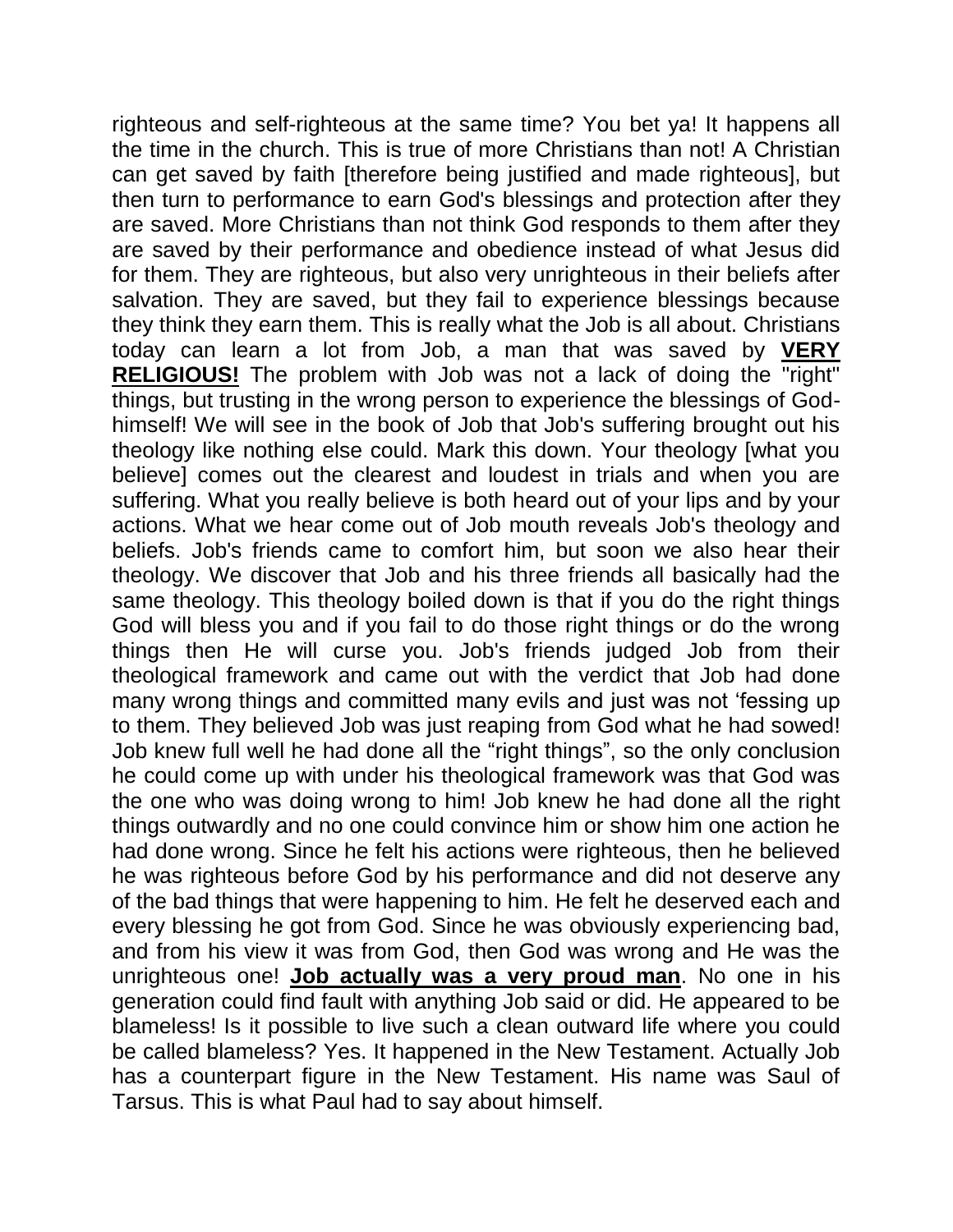Php 3:5 circumcised the eighth day, of the stock of Israel, *of* the tribe of Benjamin, a Hebrew of the Hebrews; concerning the law, a Pharisee;

# **Php 3:6** concerning zeal, persecuting the church; **concerning the righteousness which is in the law, blameless.**

Paul said according to outward performance of religious actions that he did everything right. He said he was blameless in his actions. Did this make Saul righteous before God? No way! Paul later would say he was the chief of sinners! Paul had his act together on the outside but on the inside he was filled with pride, hate, and bigotry. God looks at the heart and not merely on the outward actions. Job and those around him were focused upon performance and not the condition of the heart. Job was filled with self-righteous pride as were his friends. We can see it in their words. We can see their theology in what they said, and here are a collection of their words:

## **Friend #1- Eliphaz**

- Job 4:7 "Remember now, who *ever* perished being innocent? Or where were the upright *ever* cut off?
- Job 4:8 **Even as I have seen, Those who plow iniquity And sow trouble reap the same.** [YOU ARE REAPIN' NOW OL' JOB!]
- **Job 22:5** *Is* **not your wickedness great, And your iniquity without end?**
- Job 22:6 For you have taken pledges from your brother for no reason, And stripped the naked of their clothing.
- Job 22:7 You have not given the weary water to drink, And you have withheld bread from the hungry.
- Job 22:8 But the mighty man possessed the land, And the honorable man dwelt in it.
- Job 22:9 You have sent widows away empty, And the strength of the fatherless was crushed.
- Job 22:10 Therefore snares *are* all around you, And sudden fear troubles you,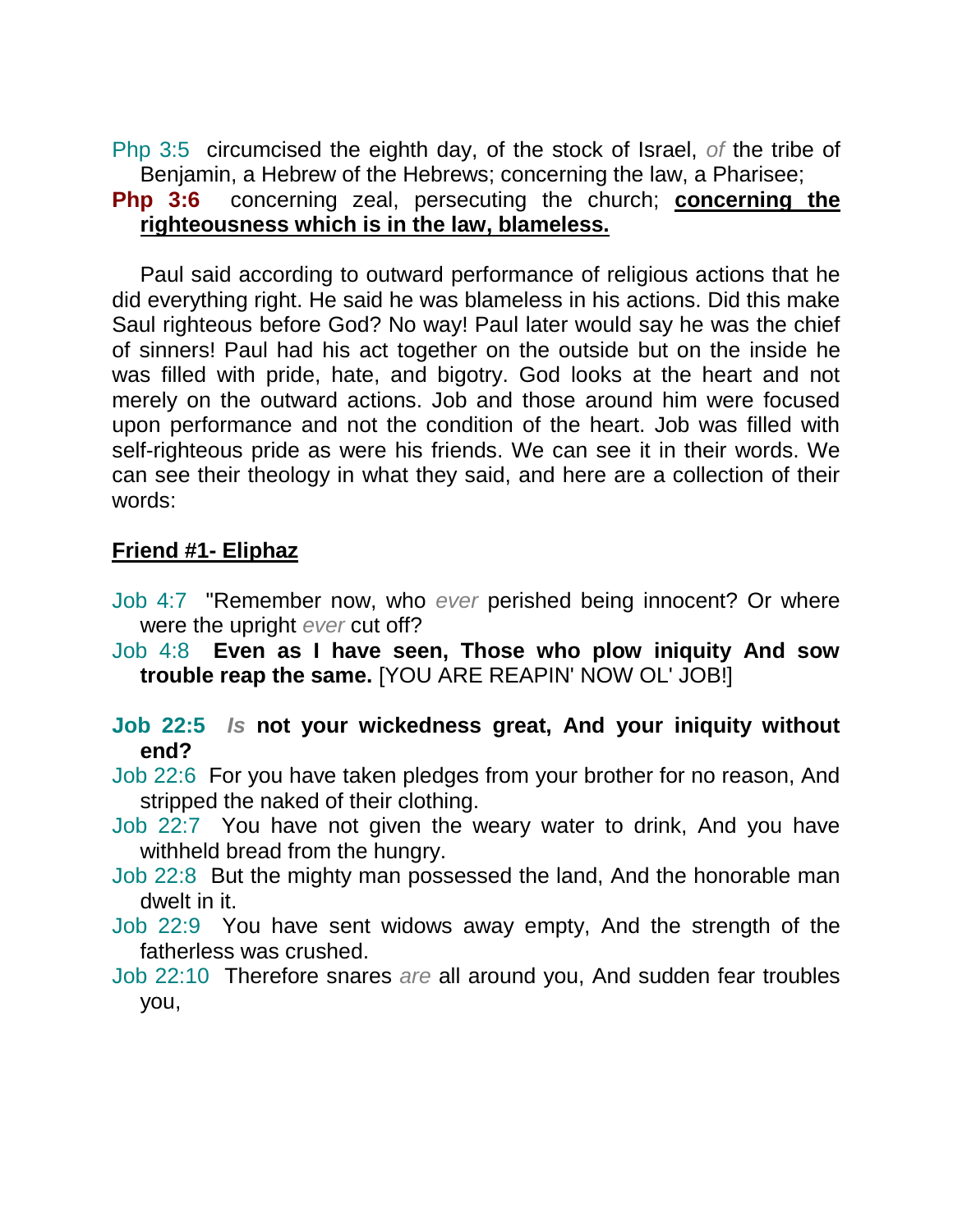# **Friend #2- Bildad**

- Job 8:2 "How long will you speak these *things,* And the words of your mouth *be like* a strong wind?
- Job 8:3 Does God subvert judgment? Or does the Almighty pervert justice?
- Job 8:5 If you would earnestly seek God And make your supplication to the Almighty,

Job 8:6 If **you** *were* **pure and upright, Surely now He would awake for you, And prosper your rightful dwelling place.** 

Job 8:20 Behold, God will not cast away the blameless, Nor will He uphold the evildoers.

# **Friend #3- Zophar**

Job 11:5 But oh, that God would speak, And open His lips against you,

- Job 11:6 That He would show you the secrets of wisdom! For *they would* double *your* prudence. **Know therefore that God exacts from you**  *Less* **than your iniquity** *deserves.*
- Job 11:14 **If iniquity** *were* **in your hand,** *and you* **put it far away, And would not let wickedness dwell in your tents;**
- **Job 11:15 Then surely you could lift up your face without spot; Yes, you could be steadfast, and not fear**;

# **Job Himself**

- Job 6:24 "Teach me, and I will hold my tongue; Cause me to understand wherein I have erred.
- Job 6:29 Yield now, let there be no injustice! Yes, concede, my righteousness still stands!
- Job 12:3 But I have understanding as well as you; I *am* not inferior to you. Indeed, who does not *know* such things as these? [JOB'S REPLY AFTER ALL THREE FRIENDS HAVE THEIR FIRST GO AROUND. THIS SHOWS JOB AS THE SAME THEOLOGY AS THEY, THEREFORE HE CANNOT RECONCILE WHY THESE THINGS ARE HAPPENING TO HIM. HE CONCLUDED THAT GOD IS UNRIGHTEOUS!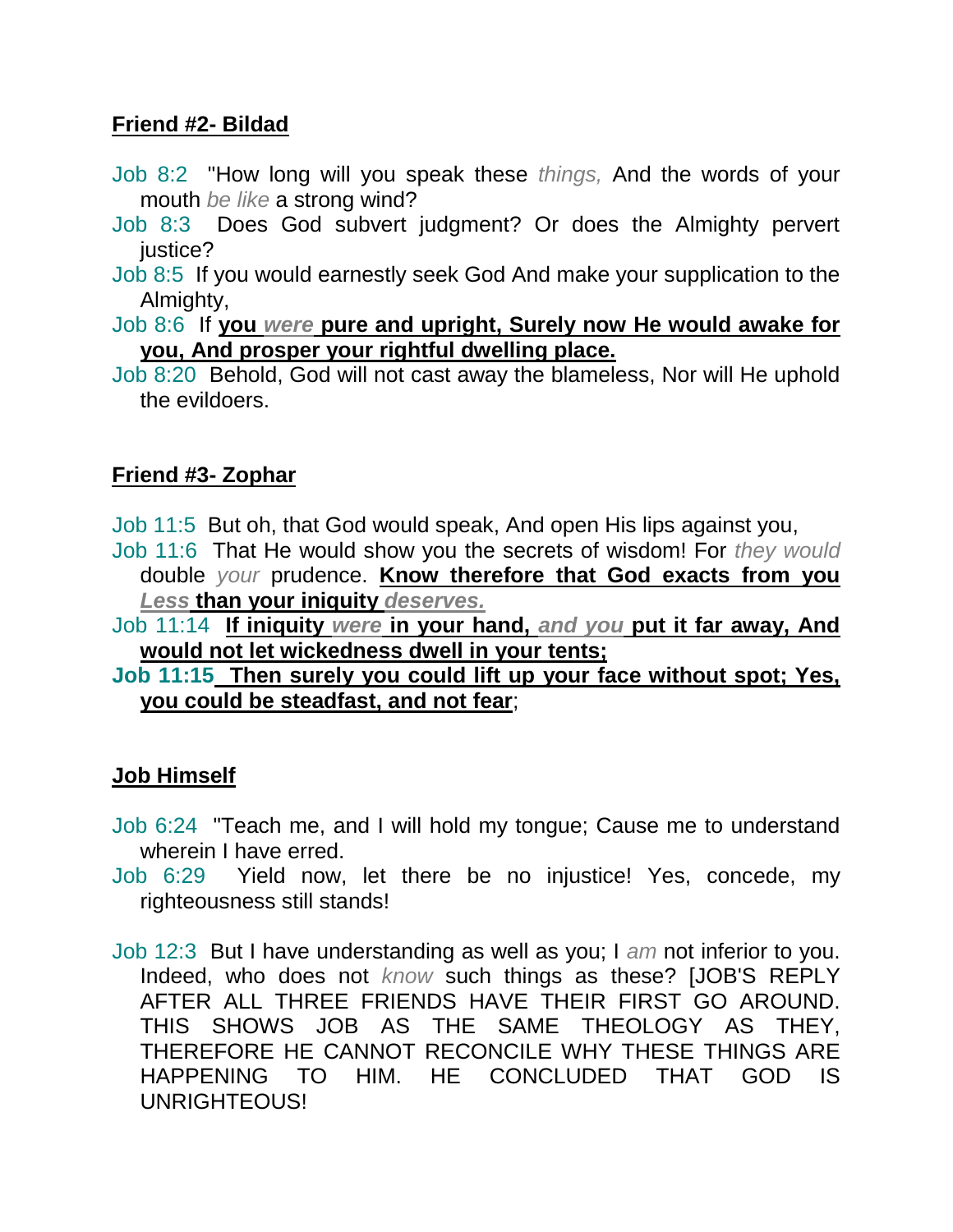(Job 12:9) Who among all these does not know that the hand of the Lord has done this,

Job 13:15 Though He slay me, yet will I trust Him. **Even so, I will defend my own ways before Him.** 

## Job 13:18 **See now, I have prepared** *my* **case, I know that I shall be vindicated.**

- Job 13:19 Who *is* he *who* will contend with me? If now I hold my tongue, I perish.
- Job 13:23 **How many** *are* **my iniquities and sins? Make me know my transgression and my sin.**

**Job 13:24** Why do You hide Your face, And regard me as Your enemy?

Job 19:3 These ten times you have reproached me; You are not ashamed *that* you have wronged me.

Job 19:4 And if indeed I have erred, My error remains with me.

Job 19:5 If indeed you exalt *yourselves* against me, And plead my disgrace against me,

# Job 19:6 **Know then that God has wronged me, And has surrounded me with His net.**

- Job 23:11 My foot has held fast to His steps; I have kept His way and not turned aside.
- Job 23:12 I have not departed from the commandment of His lips; I have treasured the words of His mouth More than my necessary *food.*
- Job 23:13 "But He *is* unique, and who can make Him change? And *whatever* His soul desires, *that* He does.

# Job 27:2 "*As* **God lives,** *who* **has taken away my**

**justice,** And the Almighty, *who* has made my soul bitter,

Job 29:2 "Oh, that I were as *in* months past, As *in* the days *when* God watched over me;

Job 29:14 **I put on righteousness, and it clothed me; My justice** *was* **like a robe and a turban.** 

Job 31:3 *Is* **it not destruction for the wicked, And disaster for the workers of iniquity?** 

Job 31:4 Does He not see my ways, And count all my steps?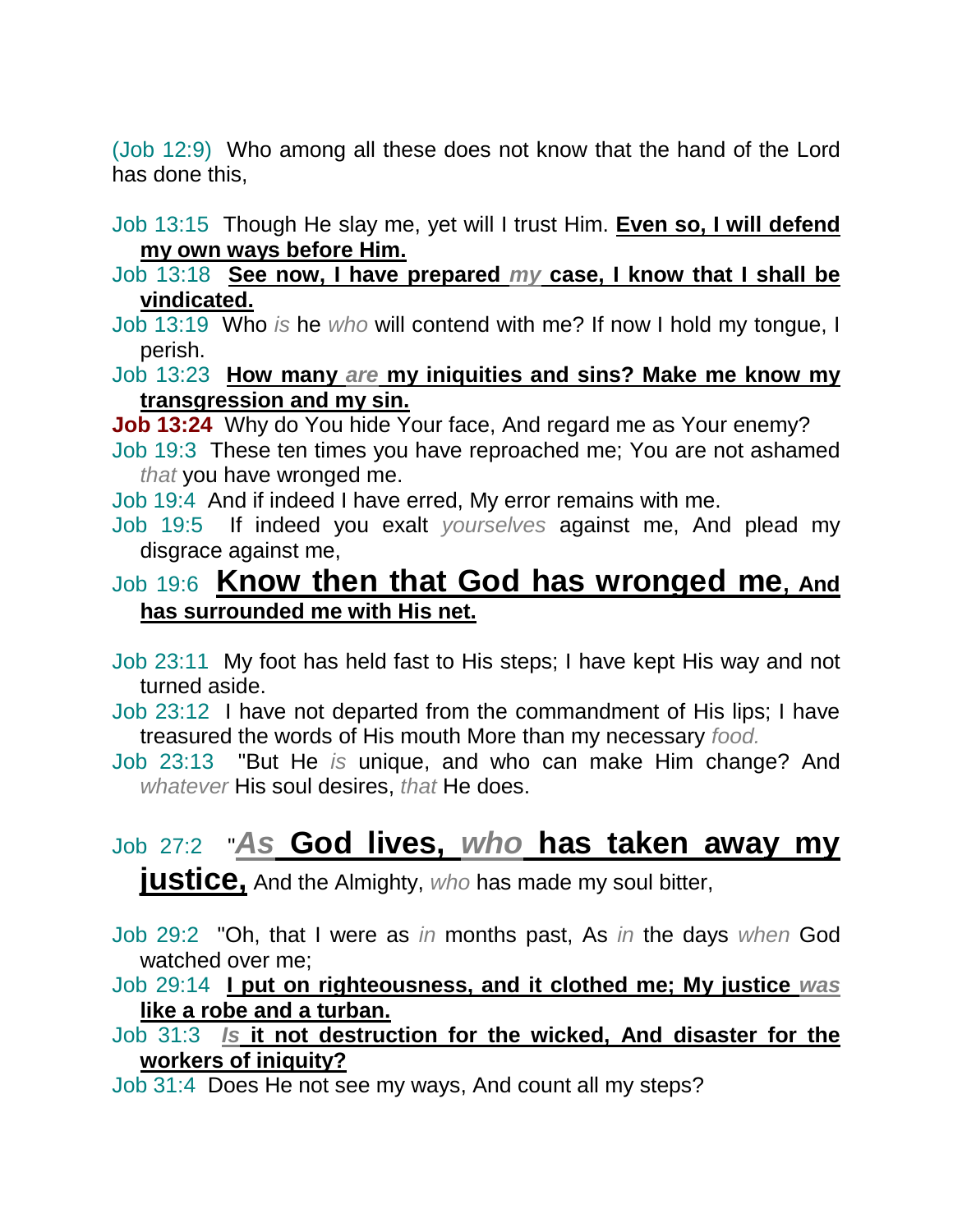- Job 31:5 "If I have walked with falsehood, Or if my foot has hastened to deceit,
- Job 31:6 Let me be weighed on honest scales, That God may know my integrity.
- Job 31:7 If my step has turned from the way, Or my heart walked after my eyes, Or if any spot adheres to my hands,
- Job 31:8 *Then* let me sow, and another eat; Yes, let my harvest be rooted out.
- Job 31:9 "If my heart has been enticed by a woman, Or *if* I have lurked at my neighbor's door,
- Job 31:10 *Then* let my wife grind for another, And let others bow down over her.
- Job 31:11 For that *would be* wickedness; Yes, it *would be* iniquity *deserving of* judgment.
- Job 31:12 For that *would be* a fire *that* consumes to destruction, And would root out all my increase.
- Job 31:13 "If I have despised the cause of my male or female servant When they complained against me,
- Job 31:14 What then shall I do when God rises up? When He punishes, how shall I answer Him?

# **The divine narrative of the book of Job has this to say of Job after all the talking as been done! This is the commentary of the Holy Spirit!**

Job 32:1 So these three men ceased answering Job, **because he** *was* **righteous in his own eyes.** 

We see the theology of Job and his three friends were basically the same. Do good, get good from God. Do bad, get bad from God. It is clear from Job's own testimony that he believed he deserved all the goodness that God was showing him because of all the righteous deeds he had done. Sure, he had believed in the Lord which settled his eternal state, but when it came to the everyday blessings and protection of life, Job trusted in his own good works. God had blessed Job because of His grace, not because of his merits. Job could not see this. Again, we do not really know what is in our heart until we are tested! Many wonder why Job was allowed to be tested like he was. **God did not do those things to Job, but there is no getting around it, God allowed it.** Why? Let's now look at the first chapter of Job.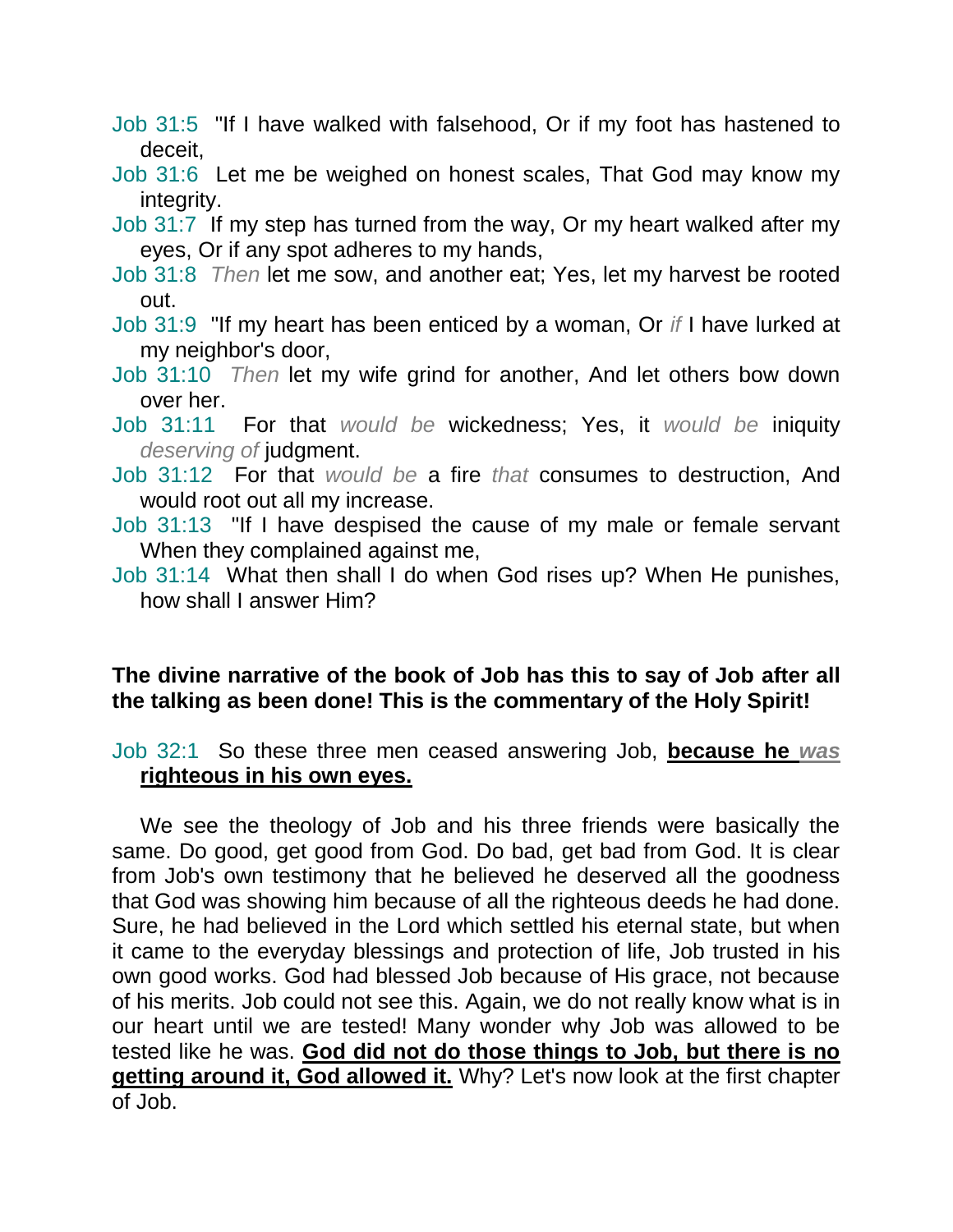- Job 1:6 Now there was a day when the sons of God came to present themselves before the Lord, and Satan also came among them.
- Job 1:7 And the Lord said to Satan, "From where do you come?" So Satan answered the Lord and said, "From going to and fro on the earth, and from walking back and forth on it."

## Job 1:8 **Then the Lord said to Satan, "Have you considered My servant Job, that** *there is* **none like him on the earth, a blameless and upright man, one who fears God and shuns evil**?"

It is interesting to note that Satan was not the one who brought up the subject of Job. God did! He asked Satan where he had been. God knew. Satan said he was roaming the earth. God then said, "In your search, you saw Job did you not?" God reports about Job what Job and everyone around him thought of Job. He is blameless and upright and shuns evil. God was basically saying that Job had his act together. Why would God bring up Job? Did he not know that if he brought up the subject of Job that Satan would desire to test him? Yes. At this point we need to remind our self of one thing. God is a God of love. God knew that something was amiss in Job's heart which was actually deadly and hurtful. It was causing Job great inward unrest and fear. There was a belief system in Job that was all wrong. Job was trusting in His own works and merits and his own righteousness. This is a great sin, howbeit, a hidden one, like Saul of Tarsus. Saul had to be knocked off his high horse for his own good, and so did Job. This sin had to exposed, therefore Job had to be revealed. In a later time God would use the Law to do this. He would use the Ten Commandments to try men, so that men would be revealed and what they believed would be clearly seen in their words and actions. The number ten in the bible symbolizes trial. The Ten Commandments were to try men and let them fail so they could clearly see their own heart, turn from selfrighteousness and turn to trust in the grace of God through Jesus Christ. Job lived before the Law. The only thing that could expose Job's heart and beliefs was trial. God took **NO** pleasure in what happened to Job, but He took pleasure in what it accomplished because of it. At the end of this trial God came and spoke to Job Himself and showed His glory to Job. Job in the presence of an absolute holy God saw his own unholiness and his natural sinful state. That is what the Law did and that is what this trial did for Job.

God came to Job in a whirlwind. A whirlwind in the bible speaks of judgment. God came in judgment upon Job's belief system and self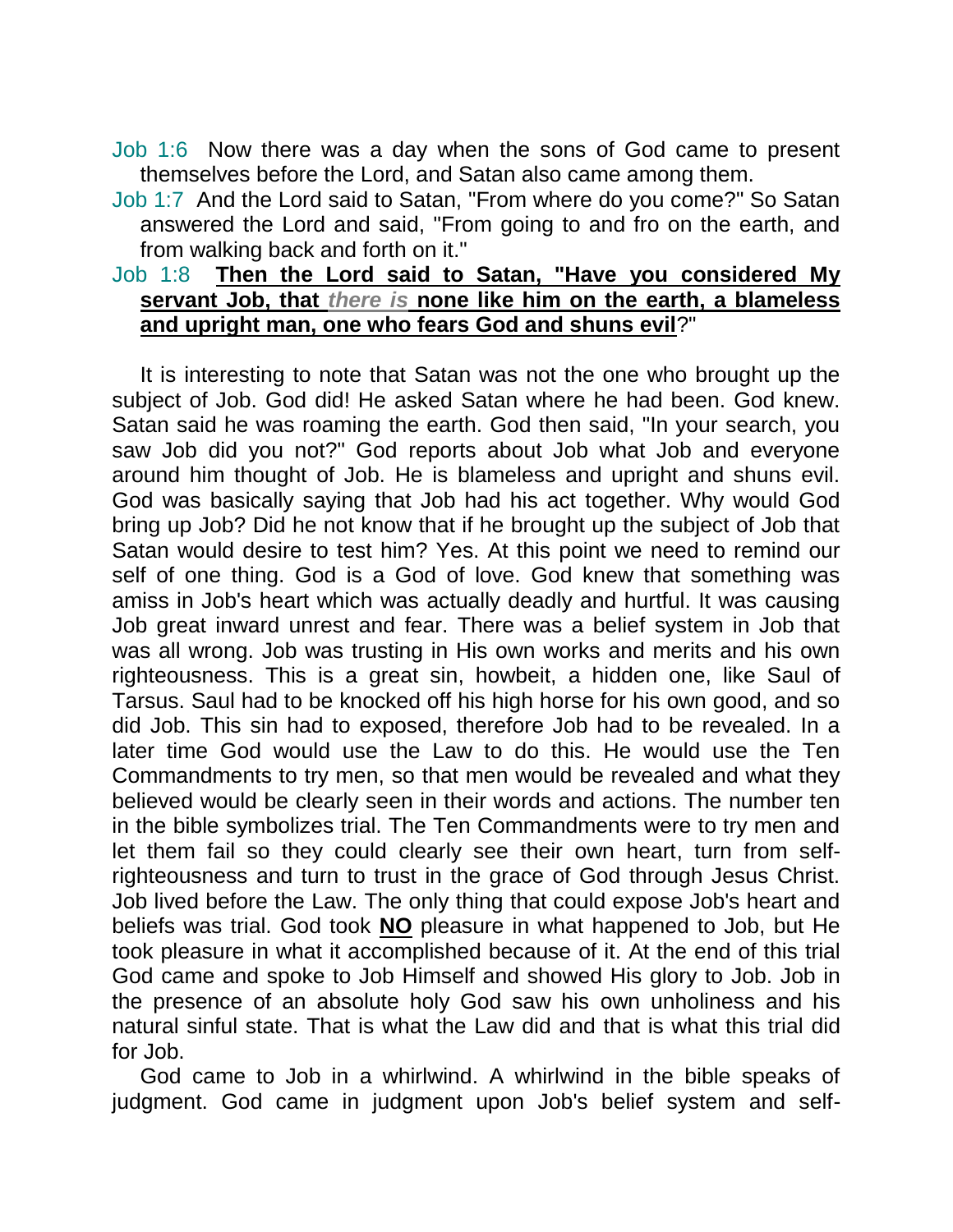righteousness. He started to ask Job questions for which he had no answers, not a single one! In the end this trial and judgment, this is what was revealed to Job:

## Job 40:3 Then Job answered the Lord and said:

Job 40:**4 "Behold, I am vile**; What shall I answer You? I lay my hand over my mouth.

Job 42:4 Listen, please, and let me speak; *You said,* 'I will question you, and you shall answer Me.'

Job 42:5 "I have heard of You by the hearing of the ear, But now my eye sees You.

## Job 42:6 **Therefore I abhor** *myself,* **And repent in dust and ashes."**

Job saw that instead of being blameless in God's sight, he actually was vile. God saw it all the time! Job did not, therefore Job had to see it and the only way was the trial. Today men are tried by God's law. It exposes them for frauds and sinners. Job was revealed by what happened to him. Again, God took no pleasure in what happened to Job, and God delighted in again showing unmerited favor after Job repented and fell upon the grace of God by faith. What got Job saved in the first place, Job realized would get him blessed afterwards. It took the trial to realize this. Once Job in grace forgave his three friends for their legalistic judgments, the grace of God flowed back into his life in a greater measure and Job received double what he had before. God had wanted to bless Job this much to start with, but it was being blocked by his pride and self-righteousness. Job became a great witness for the grace and goodness of God and righteousness by faith! So this is Job revealed. This book is not understood by most Christians, because the problem with Job is the problem with most Christians! They are saved by faith in grace, but now live by a theology of merit in daily blessings and protection. This is why so many Christians are lacking in the provisions of the Lord and are being overcome by the enemy. God put Job's story in the bible for us who live today.

## Rom 15:4 **For whatever things were written before were written for our learning**, that we through the patience and comfort of the Scriptures might have hope.

Let's learn Job's lesson and experience the blessings of Job! As a Christian you do not have to fear Satan getting an inroad in your life and stealing